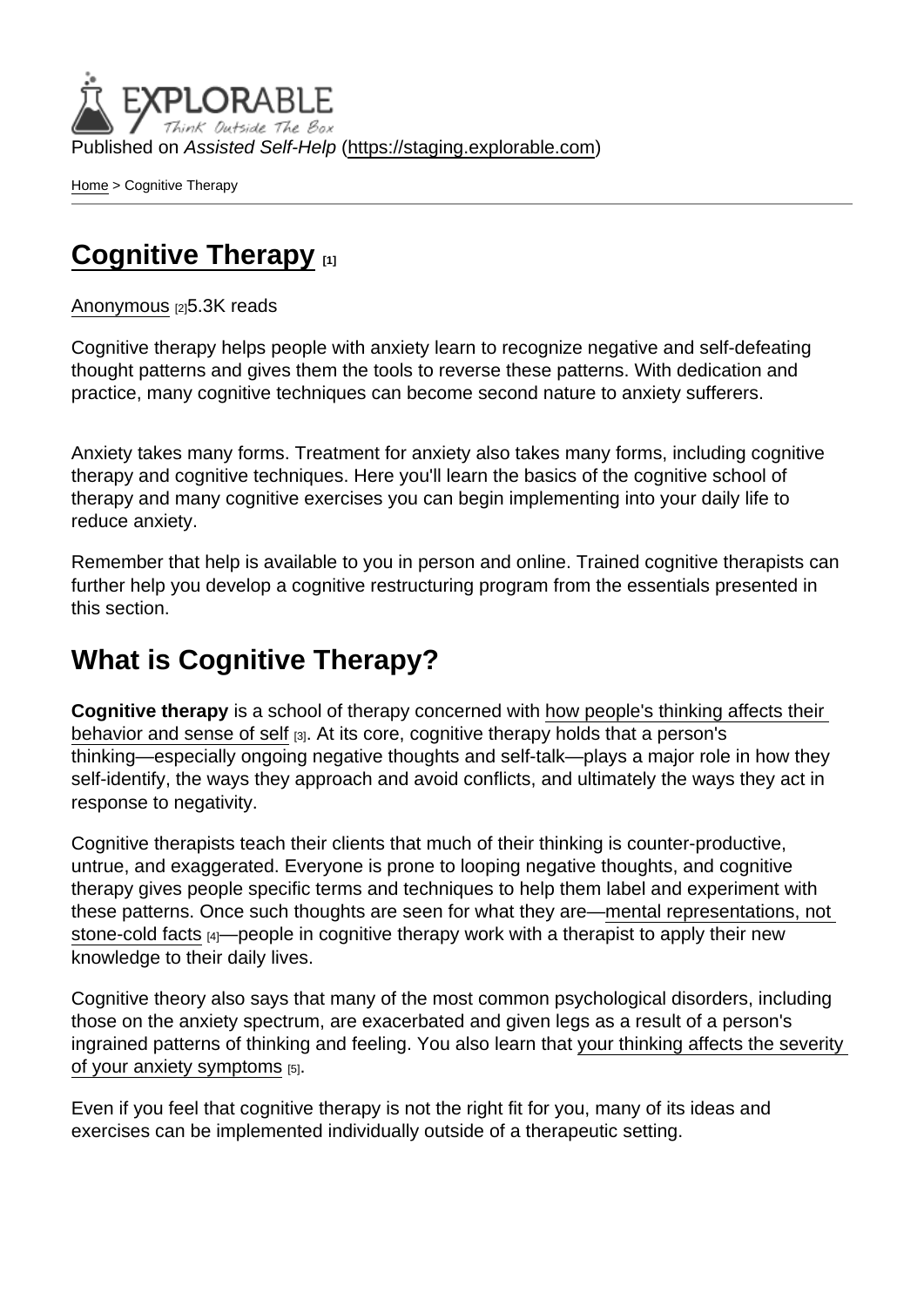# What does Cognitive Therapy Teach?

People in cognitive therapy for anxiety (and curious learners like yourself) learn many new ways to strengthen and correct their own thinking. Here is a short list of the concepts a cognitive therapist may help you understand:

- Self-evaluation Every minute of every day, people evaluate how they feel about who they are, what they've done, and what they want to do. They ask themselves if they are competent enough, handsome enough, successful enough, and so on. People with anxiety evaluate themselves as incapable of coping with the symptoms and stressors of life. These evaluations are constant and have a cumulative effect on an anxious person's thought process.
- Self-talk Are you more likely to give yourself the benefit of the doubt or to blame yourself for shortcomings? The ways you speak to and think about yourself and your abilities greatly influences how you approach problems and solutions. This running commentary provides you a ceaseless play-by-play of how you think and feel about yourself and your abilities. A person adapted to negative self-talk ("I'm an anxious mess, I'll never recover, I'm too dense to be helped") only reinforces further negative self-talk.
- Automatic/Negative Thoughts Over time, the ways a person self-evaluates and selftalks can become automatic habits. People with anxiety disorders may come to believe that their situation is hopeless as a result of weeks, months, even years of unflattering and exaggerated negativity. Cognitive therapy gives people the space to realize their current feelings are the product of long-standing patterns of thinking and feeling, not a direct reflection of reality. A large part of cognitive therapy is working on bringing these automatic, unconscious patterns into conscious focus to be manipulated and tweaked for the better.
- Irrational Beliefs Just because you think and feel a certain way does not mean you or your life truly are that way. A thought is irrational if it is always believed to be true ("I am an anxious person and always will be") and if it is based on a false assumption ("I feel anxious and don't deserve better"). Irrational thinking can take on many specific forms called cognitive distortions .

# What are Some Common Cognitive Distortions?

Cognitive distortions are [specific ways of thinking, feeling, and evaluating](http://psychcentral.com/lib/15-common-cognitive-distortions/)  $_{[6]}$ your character, worth, or situation. They are often negative, always exaggerated, and are easy to slip into, especially if your anxious mind is already working overtime.

Here is a handful of common cognitive distortions—do you recognize any in your own mental life?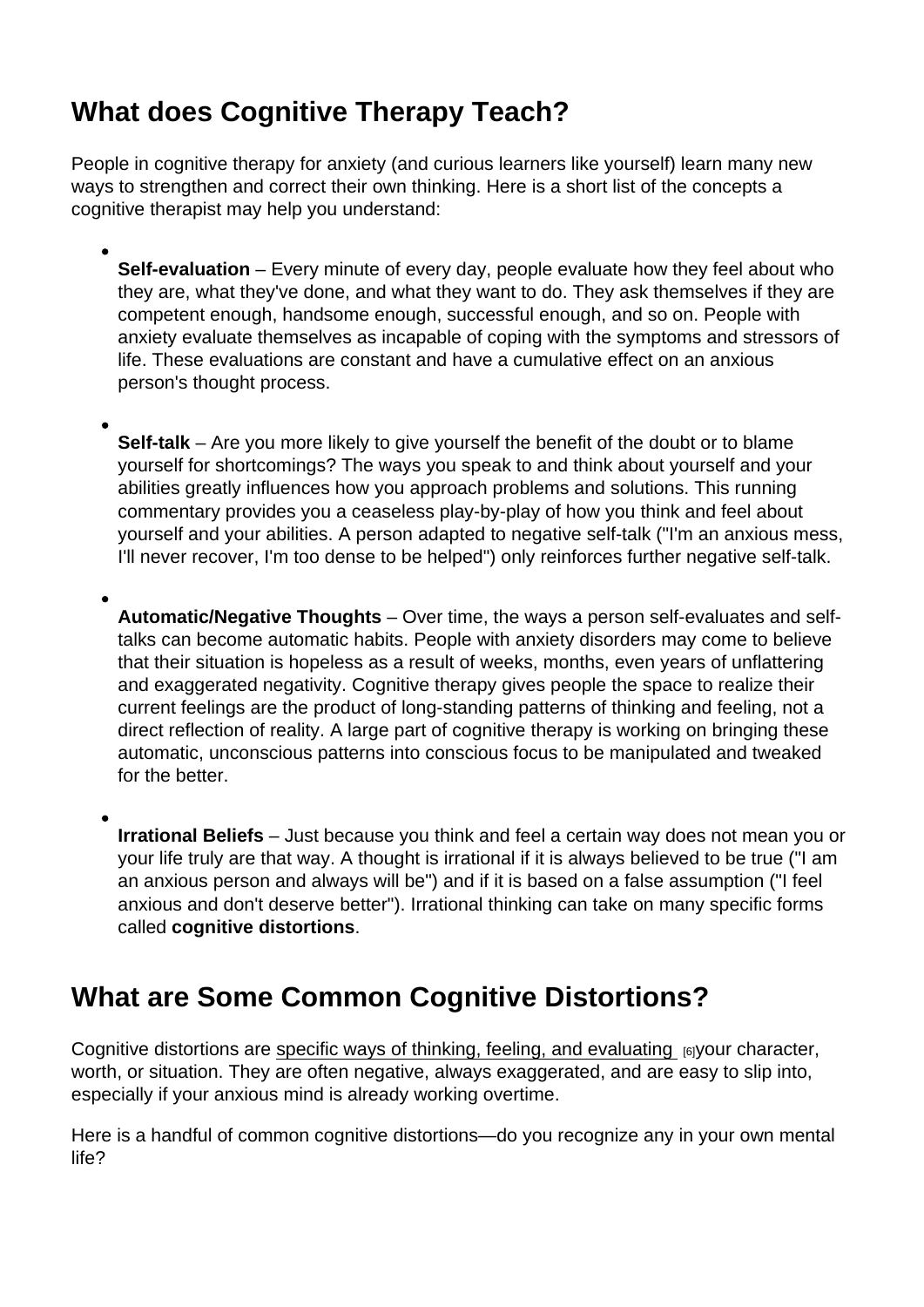Filtering – Focusing on the negative (or positive) of a situation only. For negative thinking, this is often called the [negativity bias](http://skepdic.com/negativitybias.html)  $[7]$ 

#### 2.

1.

Polarized (Black and White) Thinking – Believing that there are only two options for any situation—a good option and a bad option. This limits nuanced and creative problem-solving

#### 3.

Overgeneralization – Believing a specific example of your behavior ("I embarrassed myself at a party") will always happen in future situations ("I will always embarrass myself at parties")

#### 4.

Catastrophizing – Always expecting or imagining the absolute worst-case scenario; never considering a neutral or positive outcome

#### 5.

Personalization – Believing that the actions of others around you, or the situations that arise, are always related to something you did/didn't do. You make yourself responsible for everyone and everything

## 6.

Global Labelling – Calling yourself a loser, a coward, a hopeless case. Any unexamined term you define yourself as colors and confines how you come to think and evaluate yourself in the future.

Some of these cognitive distortions likely hit close to home--but don't get discouraged! After you identify these and other distorted thought patterns, there are [many ways you can retrain](http://psychcentral.com/lib/fixing-cognitive-distortions/)  [yourself](http://psychcentral.com/lib/fixing-cognitive-distortions/) [8]to think of them differently and better. Here are a few:

## 1.

Demand Evidence – Can you prove these distortions are true? Can you prove them wrong with positive examples?

## 2.

Double-Standard Method – Talk to yourself and address your situation as you would to a close friend or loved one. Give yourself the same self-compassion you reserve for helping others

## 3.

Re-attribution – Regardless of how personally responsible you feel for a situation, think up external factors that were likely at work

#### 4.

Survey Others – Feeling anxious about an event coming up? Ask other people if your feelings are justified; get outside guidance and opinions

## 5.

Cost-Benefit Analysis – List out the pros and cons of thinking, feeling, or behaving the